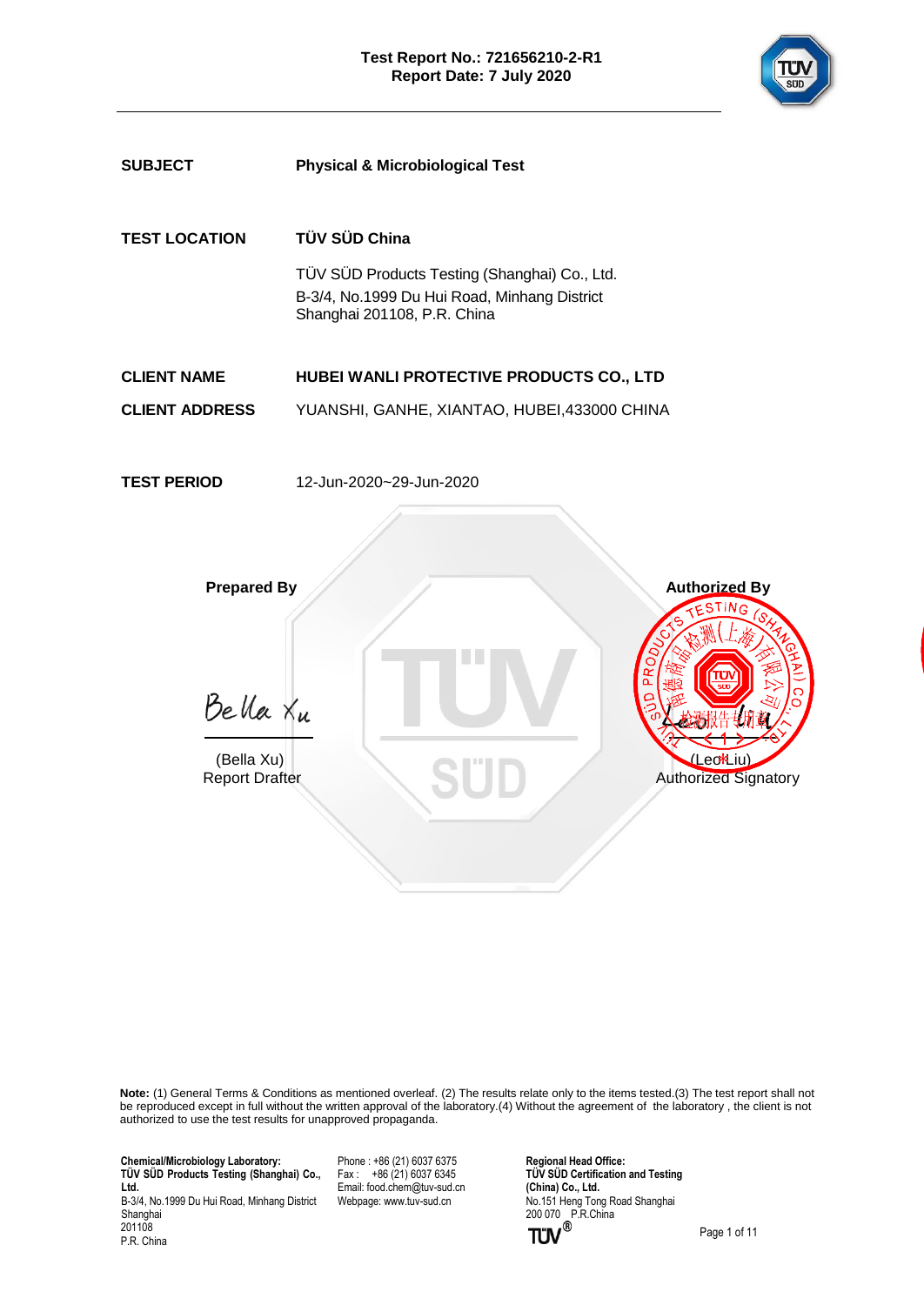

# **TEST REPORT**

|   | Disposable Face Mask |
|---|----------------------|
|   | 100 pieces           |
| ٠ | 2020050146           |
|   | WLM2002              |
|   | 17.5*9.5cm           |
|   |                      |
|   |                      |

Remark: The above information was provided by applicant.

#### **Summary of Test Results**

| No.            | <b>Test Item</b>                            | <b>Test Method</b>       | <b>Test Standard</b><br>Type $I\,I\,R$ | <b>Judgement</b> |
|----------------|---------------------------------------------|--------------------------|----------------------------------------|------------------|
|                | <b>Bacterial Filtration Efficiency Test</b> | EN 14683:2019+AC:2019(E) | $\geq 98$                              | Pass             |
|                | (BFE), %                                    | Annex B                  |                                        |                  |
| 2              | <b>Differential Pressure Test</b>           | EN 14683:2019+AC:2019(E) | < 60                                   | Pass             |
|                | (Pa/cm <sup>2</sup> )                       | Annex C                  |                                        |                  |
| 3              | Synthetic Blood Penetration Test            | EN 14683:2019+AC:2019(E) | ≥ 16.0                                 | Pass             |
|                | (kPa)                                       | ISO 22609:2004           |                                        |                  |
| $\overline{4}$ | <b>Microbial Cleanliness Test</b>           | EN 14683:2019+AC:2019(E) | $\leq 30$                              | Pass             |
|                | (CFU/g)                                     | Annex D                  |                                        |                  |

Note: Pass = Meet customer requirements;

Fail = Fail customer requirements;

 $#$  = No comment;

N.D. = Not detected.

#### **Photo of Samples**



 **Chemical/Microbiology Laboratory: TÜ V SÜ D Products Testing (Shanghai) Co., Ltd.** B-3/4, No.1999 Du Hui Road, Minhang District Shanghai 201108 P.R. China

Phone : +86 (21) 6037 6375  $Fax : +86(21)60376345$ Email[: food.chem@tuv-sud.cn](mailto:food.chem@tuv-sud.cn) Webpage[: www.tuv-sud.cn](http://www.tuv-sud.cn/)

**Regional Head Office: TÜV SÜD Certification and Testing (China) Co., Ltd.**  No.151 Heng Tong Road Shanghai 200 070 P.R.China

Page 2 of 11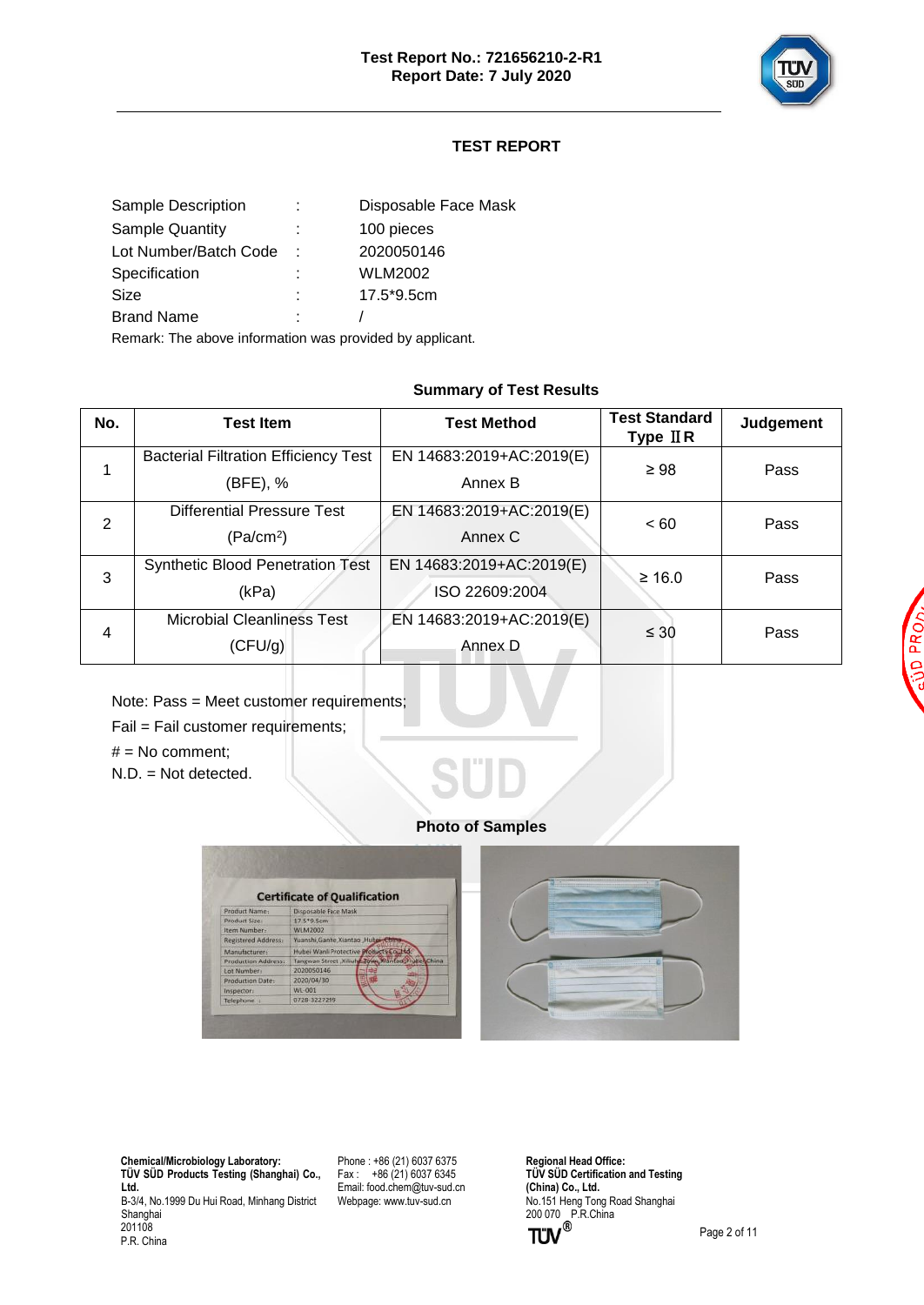#### **Test Report No.: 721656210-2-R1 Report Date: 7 July 2020**



## **Results**

| Specimen 1#: 99.9%         |
|----------------------------|
| Specimen 2#: 99.9%         |
| Specimen 3#: 99.9%         |
| Specimen 4#: 99.9%         |
| Specimen 5#: 99.9%         |
|                            |
| Specimen 1#~32#: None seen |
| Specimen 1#: 1 CFU/g       |
| Specimen 2#: 2 CFU/g       |
| Specimen 3#: 4 CFU/g       |
| Specimen 4#: 2 CFU/g       |
| Specimen 5#: 1 CFU/g       |
|                            |

# **Bacterial Filtration Efficiency (BFE) Test**

## **1. Purpose**

For evaluating the bacterial filtration efficiency (BFE) of masks.

## **2. Sample description was given by client**

| Sample description    | Disposable Face Mask |
|-----------------------|----------------------|
| Specification         | WLM2002              |
| Lot Number            | 2020050146           |
| Sample Receiving Date | 2020-06-12           |
|                       |                      |

#### **3. Test Method**

EN 14683:2019+AC:2019(E) Annex B

#### **4. Apparatus and materials**

- 4.1 *Staphylococcus aureus* ATCC 6538 (Particle Diameter 3.0±0.3μm).
- 4.2 Peptone water.
- 4.3 Tryptic Soy Broth(TSB).
- 4.4 Tryptic Soy Agar(TSA).
- 4.5 Bacterial filtration efficiency test apparatus.
- 4.6 Six-stage viable particle Anderson sampler.
- 4.7 Flow meters.

#### **5. Test specimen**

- 5.1 As requested by client, take a total of 5 test specimens.
- 5.2 Prior to testing, condition all test specimens for a minimum of 4 h at  $(21\pm5)$ °C and  $(85\pm5)$ % relative humidity.

 **Chemical/Microbiology Laboratory:**

P.R. China

 **TÜ V SÜ D Products Testing (Shanghai) Co., Ltd.** B-3/4, No.1999 Du Hui Road, Minhang District Shanghai 201108

Phone : +86 (21) 6037 6375  $Fax : +86(21)60376345$ Email[: food.chem@tuv-sud.cn](mailto:food.chem@tuv-sud.cn) Webpage[: www.tuv-sud.cn](http://www.tuv-sud.cn/)

**Regional Head Office: TÜV SÜD Certification and Testing (China) Co., Ltd.**  No.151 Heng Tong Road Shanghai 200 070 P.R.China

Page 3 of 11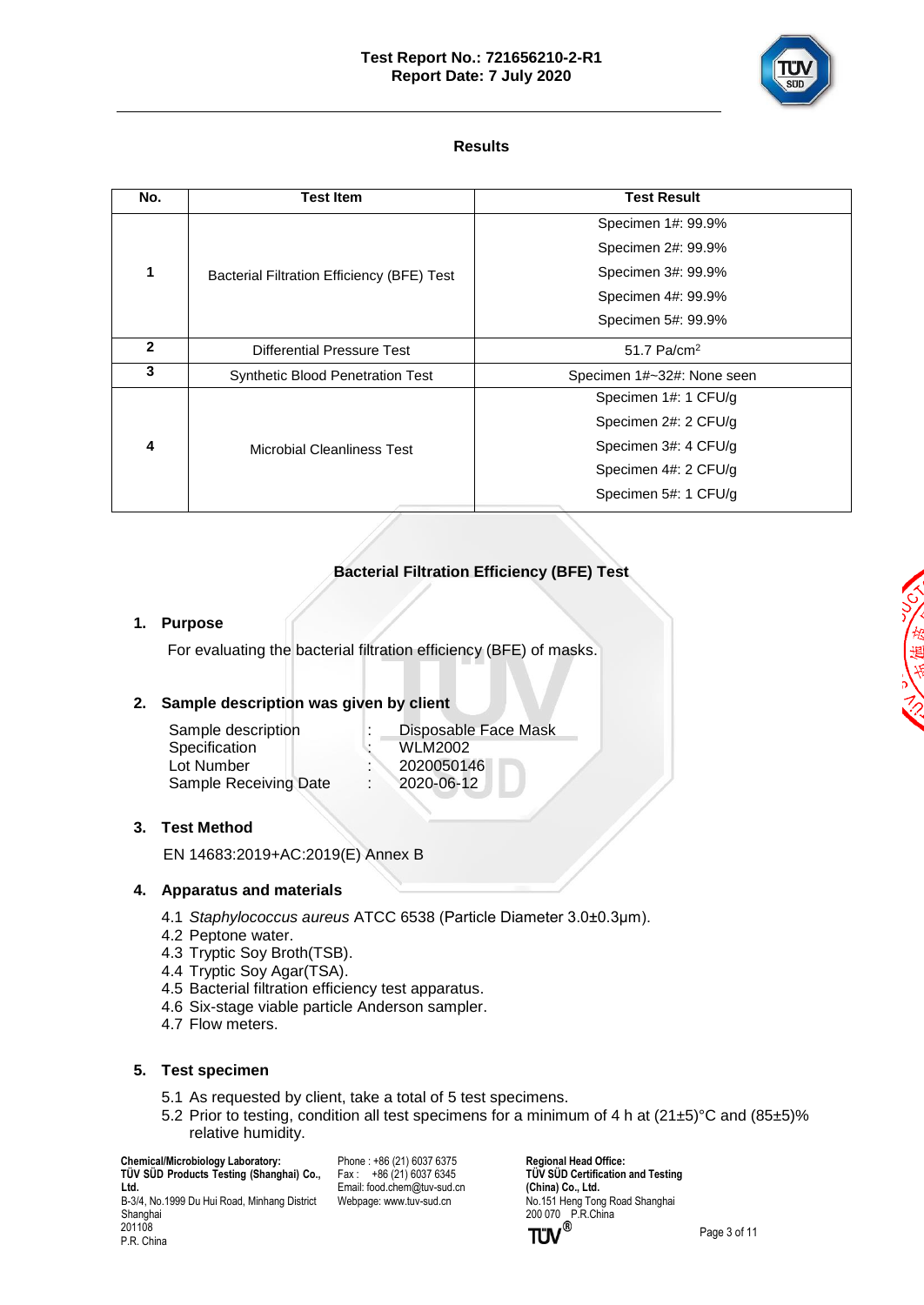

## **6. Procedure**

- 6.1 Preparation of the bacterial challenge: Dilute the cultutre in peptone water to achieve a concentration of approximately 5×10<sup>5</sup> CFU/mL.
- 6.2 Adjust the flow rate through the Anderson sampler to 28.3 L/min.
- 6.3 Deliver the challenge to the nebulizer using a syringe pump. Purge tubing and nebulizer of air bubbles.
- 6.4 Perform a positive control run without a test specime to determine the number of viable aerosol particles being generated. The mean particle size (MPS) of the aerosol will also be calculated from the results of these positive control plates.
	- 6.4.1 Initiate the aerosol challenge by turning on the air pressure and pump connected to the nebulizer. Immediaterly begin sampling the aerosol using the Anderson sampler.
	- 6.4.2 Time the challenge suspension to be delivered to the nebulizer for 1 min.
	- 6.4.3 Time the air pressure and Anderson sampler to run for 2 min.
	- 6.4.4 At the conclusion of the positive control ran, remove plates from the Anderson sampler.
- 6.5 Place new agar plates into Anderson sampler and clamp the test specimen into the top of the Anderson sampler, with the inside of the specimen facing towards the bacterial challenge (test area: 77cm<sup>2</sup>).
- 6.6 Repeat the challenge procedure for each test specimen.
- 6.7 Repeat a positive control after completion of the sample set.
- 6.8 Perform a negative control run by collecting a 2 min sample of air from the aerosol chamber. No bacterial challenge should be pumped into the nebulizer during the collection of the negative control.
- 6.9 Incubate agar plates at  $(37±2)°C$  for  $(20$  to 52) h.
- 6.10 Count each of the six-stage plates of the Anderson sampler.

#### **7. Calculation**

Total the count from each of the six plates for the test specimens and positive controls, as specified

by the manufacture of Anderson sampler. The filtration efficiency percentages are calculated as follows:

BFE=(*C-T*) / *C* × 100

*T* is the total plate count for the test specimen.

*C* is the mean of the total plate counts for the two positive controls.

 **Chemical/Microbiology Laboratory: TÜ V SÜ D Products Testing (Shanghai) Co., Ltd.** B-3/4, No.1999 Du Hui Road, Minhang District Shanghai 201108

P.R. China

Phone : +86 (21) 6037 6375 Fax : +86 (21) 6037 6345 Email[: food.chem@tuv-sud.cn](mailto:food.chem@tuv-sud.cn) Webpage[: www.tuv-sud.cn](http://www.tuv-sud.cn/)

**Regional Head Office: TÜV SÜD Certification and Testing (China) Co., Ltd.**  No.151 Heng Tong Road Shanghai 200 070 P.R.China<br> **TÜV**<sup>®</sup>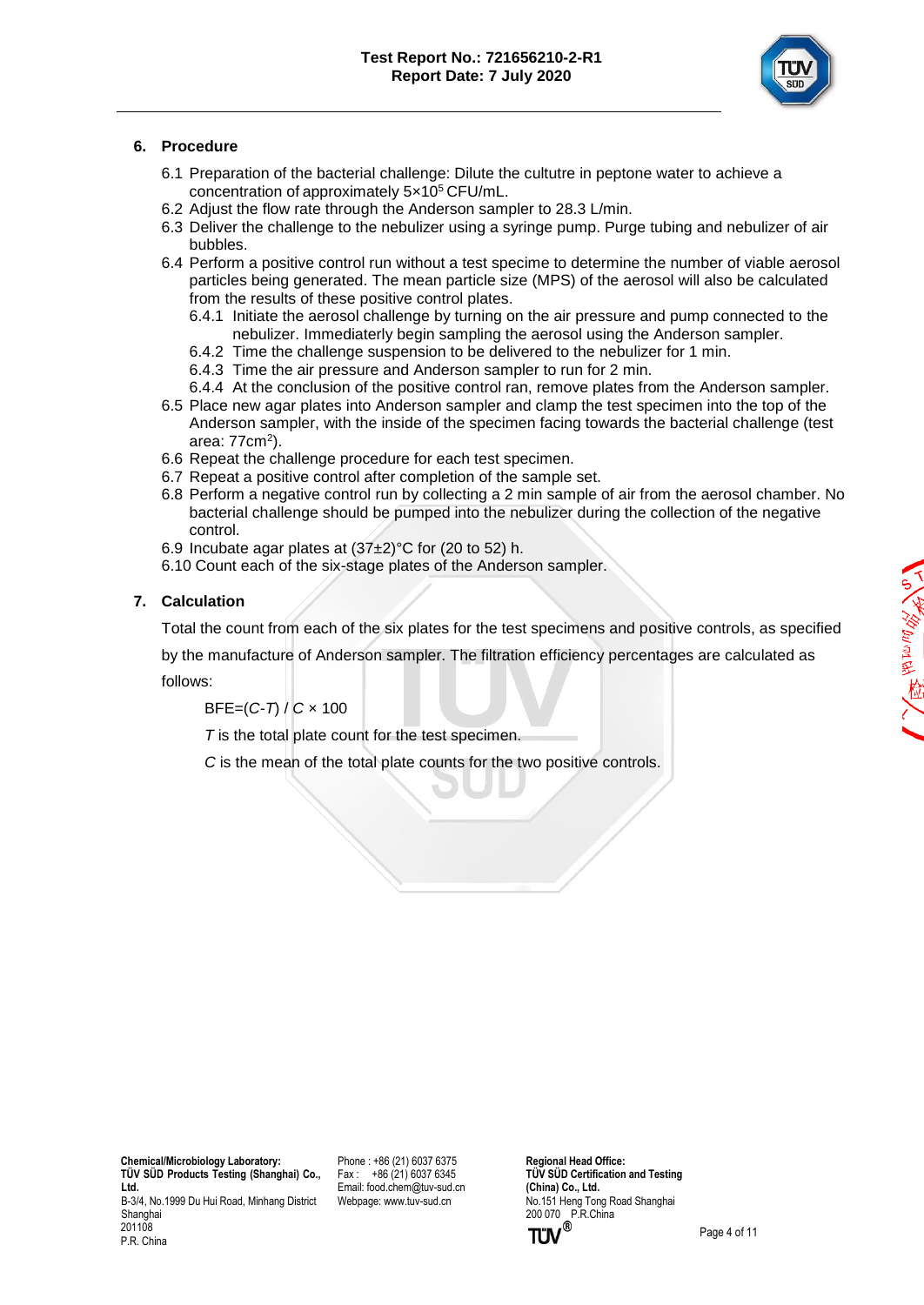

## **8. Test results\***

| P Value<br><b>Stage</b><br><b>Number</b> | <b>Positive</b><br>Control (A) | <b>Positive</b><br>Control (B)                                                                                              | <b>Negative</b><br>Control | Specimen<br>1# | <b>Specimen</b><br>2# | <b>Specimen</b><br>3# | Specimen<br>4#                                                                                    | <b>Specimen</b><br>5# |
|------------------------------------------|--------------------------------|-----------------------------------------------------------------------------------------------------------------------------|----------------------------|----------------|-----------------------|-----------------------|---------------------------------------------------------------------------------------------------|-----------------------|
| 1                                        | 48                             | 94                                                                                                                          | $\Omega$                   | $\Omega$       | $\Omega$              | $\mathbf 0$           | $\mathbf 0$                                                                                       | $\mathbf 0$           |
| $\overline{2}$                           | 96                             | 147                                                                                                                         | $\Omega$                   | $\Omega$       | $\Omega$              | $\mathbf 0$           | $\Omega$                                                                                          | $\Omega$              |
| 3                                        | 171                            | 256                                                                                                                         | $\mathbf 0$                | $\mathbf 0$    | $\mathbf 0$           | $\mathbf 0$           | $\mathbf 0$                                                                                       | $\mathbf 0$           |
| $\overline{4}$                           | 308                            | 308                                                                                                                         | $\Omega$                   | $\Omega$       | $\Omega$              | $\Omega$              | $\Omega$                                                                                          | $\Omega$              |
| 5                                        | 1314                           | 1341                                                                                                                        | 0                          | $\mathbf 0$    | $\mathbf 0$           | $\mathbf 0$           | $\mathbf 0$                                                                                       | $\mathbf 0$           |
| 6                                        | 588                            | 513                                                                                                                         | $\Omega$                   | $\Omega$       | $\Omega$              | $\Omega$              | $\mathbf 0$                                                                                       | $\Omega$              |
| Total (T), CFU                           | 2525                           | 2659                                                                                                                        | $<$ 1                      | $<$ 1          | $<$ 1                 | $<$ 1                 | $<$ 1                                                                                             | $<$ 1                 |
| Average (C),<br>CFU                      |                                | 2.6 x10 <sup>3</sup> = $(P_A+P_B)/2$                                                                                        |                            |                |                       |                       |                                                                                                   |                       |
| BFE,%                                    |                                |                                                                                                                             |                            | 99.9           | 99.9                  | 99.9                  | 99.9                                                                                              | 99.9                  |
| <b>Requirements</b>                      |                                |                                                                                                                             |                            |                | $\geq 98$             |                       |                                                                                                   |                       |
| Remarks                                  | cascade impactor.              | $T$ is the total of $P$ value for the test specimen.<br>C is the mean of the total of P value of the two positive controls. |                            |                |                       |                       | P is the value of corresponding corrected particle counts as specified by the manufacturer of the |                       |

三、沙 (川)

 **Chemical/Microbiology Laboratory: TÜ V SÜ D Products Testing (Shanghai) Co., Ltd.** B-3/4, No.1999 Du Hui Road, Minhang District Shanghai 201108 P.R. China

Phone : +86 (21) 6037 6375 Fax : +86 (21) 6037 6345 Email[: food.chem@tuv-sud.cn](mailto:food.chem@tuv-sud.cn) Webpage[: www.tuv-sud.cn](http://www.tuv-sud.cn/)

**Regional Head Office: TÜ V SÜ D Certification and Testing (China) Co., Ltd.**  No.151 Heng Tong Road Shanghai 200 070 P.R.China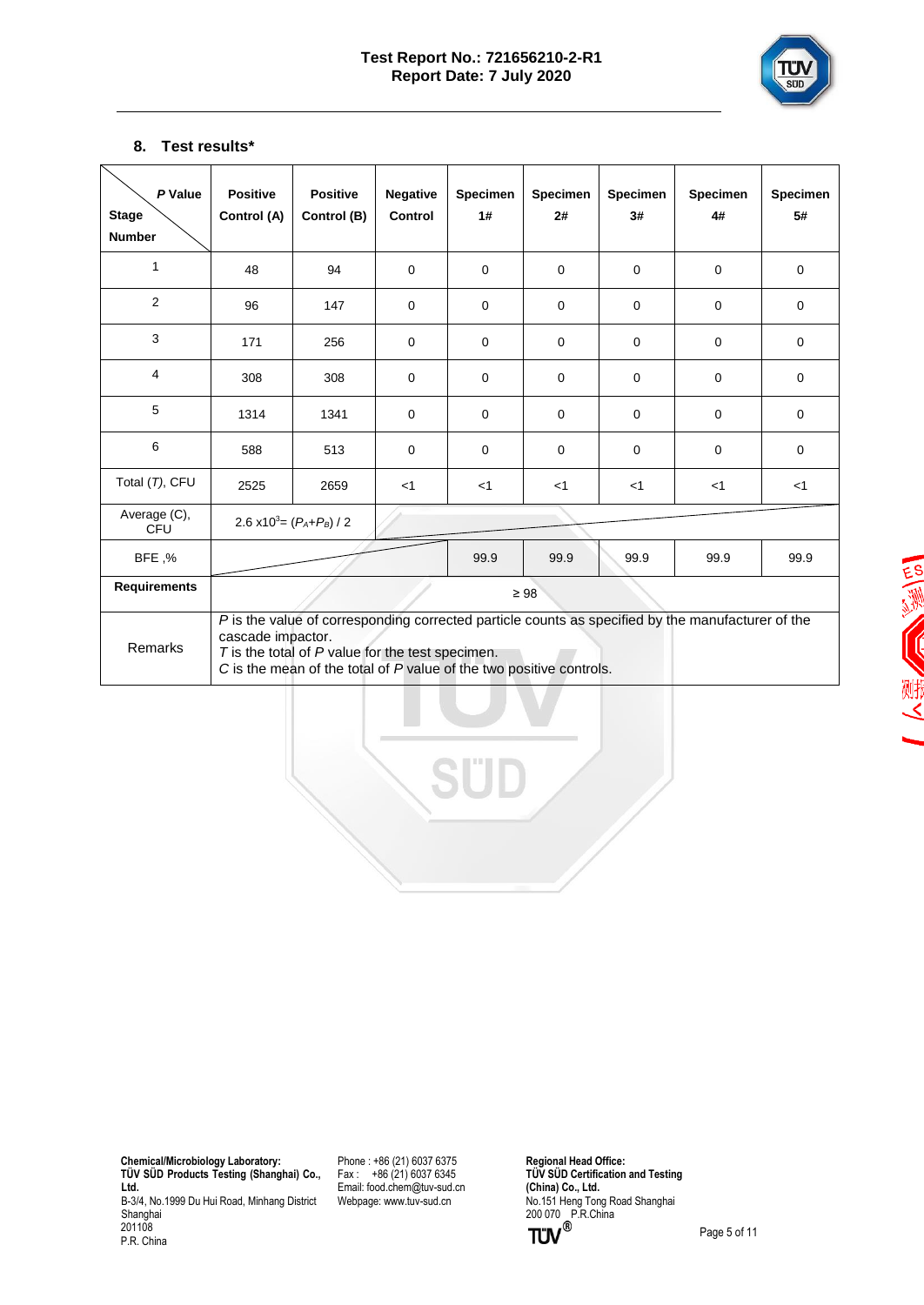

## **Differential pressure Test**

### **1.Purpose**

The purpose of the test was to measure the differential pressure of masks.

### **2.Sample description was given by client**

| Sample description    |    | Disposable Face Mask |
|-----------------------|----|----------------------|
| Specification         |    | <b>WLM2002</b>       |
| Lot Number            |    | 2020050146           |
| Sample Receiving Date | ٠. | 2020-06-12           |

#### **3.Test Method**

EN 14683:2019+AC:2019(E) Annex C

## **4. Apparatus and materials**

Differential pressure testing instrument

#### **5.Test specimen**

- 5.1 Test specimen are complete masks or shall be cut from masks. Each specimen shall be able to provide 5 different circular test areas of 2.5 cm in diameter.
- 5.2 Prior to testing, condition all test specimens for a minimum of 4 h at (21±5) °C and (85±5)% relative humidity.

#### **6. Procedure**

- 6.1 Without a specimen in place, the holder is closed and the differential manometer is zeroed. The pump is started and the flow of air adjusted to 8 L/min.
- 6.2 The pretreated specimen is placed across the orifice (total area 4.9cm<sup>2</sup>, test area diameter 25mm, airflow direction from the inside of the mask to the outside of the mask) and clamped into place so as to minimize air leaks.
	- 6.3 Due to the presence of an alignment system the tested area of the specimen should be perfectly in line and across the flow of air.
	- 6.4 The differential pressure is read directly.
	- 6.5 The procedure described in steps 6.1-6.4 is carried out on 5 different areas of the mask and readings averaged.

| .        |                                        |                                  |              |           |
|----------|----------------------------------------|----------------------------------|--------------|-----------|
| Specimen | Test Results*<br>(Pa/cm <sup>2</sup> ) | Average<br>(Pa/cm <sup>2</sup> ) | Requirements | Judgement |
| 1#       | 46.5                                   |                                  |              |           |
| 2#       | 54.0                                   |                                  |              |           |
| 3#       | 56.7                                   | 51.7                             | < 60         | Pass      |
| 4#       | 52.4                                   |                                  |              |           |
| 5#       | 48.8                                   |                                  |              |           |

Results:

 **Chemical/Microbiology Laboratory: TÜ V SÜ D Products Testing (Shanghai) Co., Ltd.**

B-3/4, No.1999 Du Hui Road, Minhang District Shanghai 201108

Phone : +86 (21) 6037 6375  $Fax : +86(21)60376345$ Email[: food.chem@tuv-sud.cn](mailto:food.chem@tuv-sud.cn) Webpage[: www.tuv-sud.cn](http://www.tuv-sud.cn/)

**Regional Head Office: TÜV SÜD Certification and Testing (China) Co., Ltd.**  No.151 Heng Tong Road Shanghai 200 070 P.R.China<br> **TÜV**<sup>®</sup>

P.R. China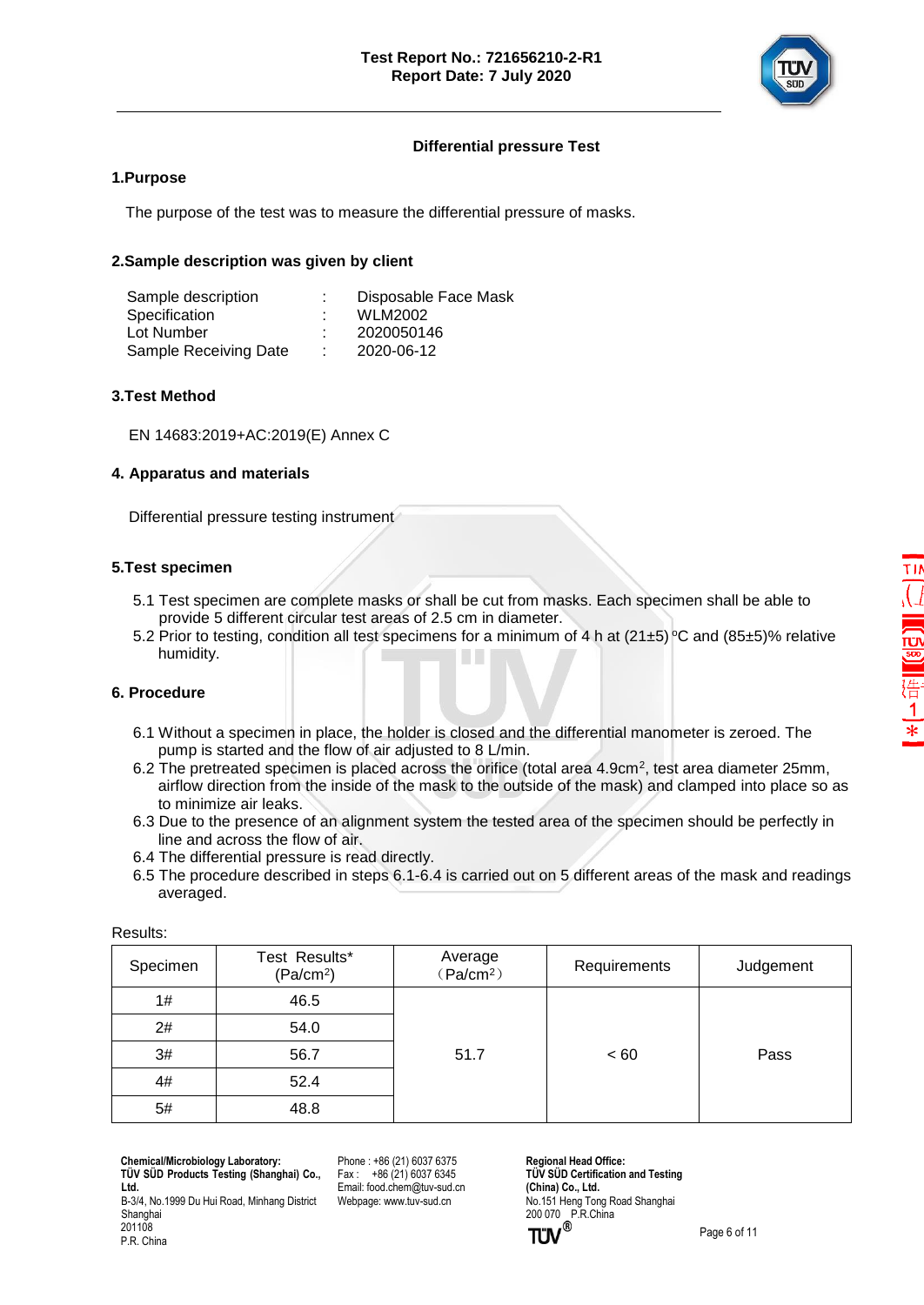

## **Synthetic Blood Penetration Test**

## **1.Purpose**

For evaluation of resistance of masks to penetration by a fixed volume of synthetic blood at a high velocity.

### **2.Sample description was given by client**

| Sample description    |    | Disposable Face Mask |
|-----------------------|----|----------------------|
| Specification         |    | <b>WLM2002</b>       |
| Lot Number            |    | 2020050146           |
| Sample Receiving Date | л. | 2020-06-12           |

#### **3.Test Method**

EN 14683:2019+AC:2019(E).

ISO 22609:2004.

## **4.Apparatus and materials**

- 4.1 Synthetic blood.
- 4.2 Tensiometer.
- 4.3 Synthetic blood penetration test apparatus;
- 4.4 Targeting plate.
- 4.5 Air pressure source.
- 4.6 Ruler.
- 4.7 Balance.
- 4.8 Controlled temperature and humidity chamber.

#### **5.Test specimen**

- 5.1 As requested by client, take a total of 32 test specimens.
- 5.2 Prior to testing, condition all test specimens for a minimum of 4h at (21±5)°C and (85±5) % relative humidity.

#### **6.Procedure**

- 6.1 Prepare the synthetic blood (40~44 mN/m) for the test.
- 6.2 Determine the density of the synthetic blood.
- 6.3 Fill the reservoir with new synthetic blood.
- 6.4 Position the test specimen 30.5 cm (12 in.) from the exit of the canula.
- 6.5 Set the reservoir pressure to the approximate pressure.
- 6.6 Place the targeting plate approximately 1 cm away from the mask.
- 6.7 Set the valve timer to 0.5 s. Collect and weigh the amount of fluid delivered (before the targeting hole).

 **Chemical/Microbiology Laboratory: TÜ V SÜ D Products Testing (Shanghai) Co., Ltd.** B-3/4, No.1999 Du Hui Road, Minhang District Shanghai 201108

Phone : +86 (21) 6037 6375  $Fax : +86(21)60376345$ Email[: food.chem@tuv-sud.cn](mailto:food.chem@tuv-sud.cn) Webpage[: www.tuv-sud.cn](http://www.tuv-sud.cn/)

P.R. China

**TÜV SÜD Certification and Testing (China) Co., Ltd.**  No.151 Heng Tong Road Shanghai 200 070 P.R.China<br> **TÜV**<sup>®</sup>

**Regional Head Office:**

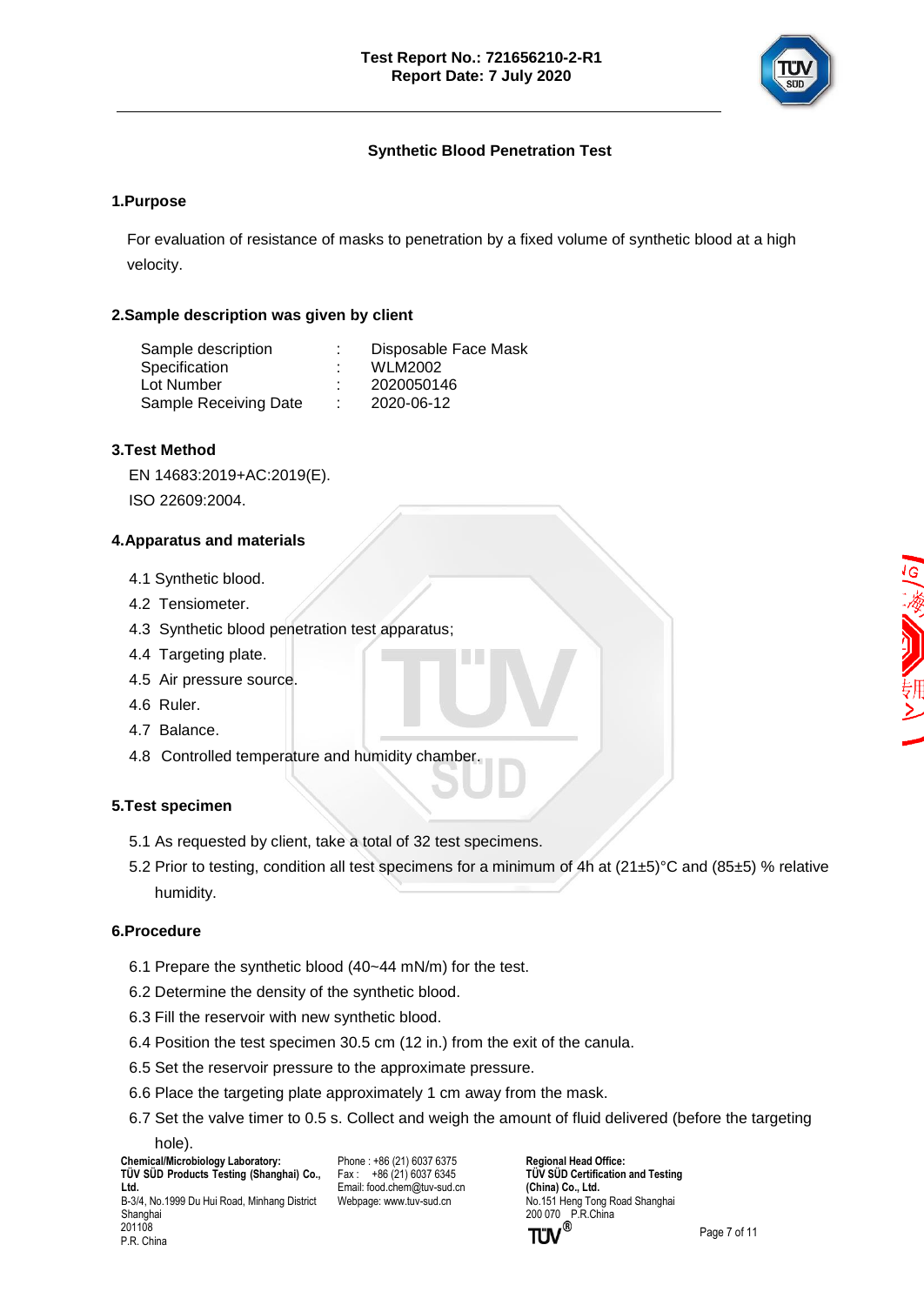

- 6.8 Set the valve timer to 1.5 s. Collect and weigh the amount of fluid delivered (before the targeting hole).
- 6.9 Calculate the difference in weight of the two spurts. For a test fluid with a density of 1.003, Table 1 gives the target difference in weight plus lower and upper limits for a velocity range within 2% of the target.

| <b>Fluid Pressure</b> |       | Weight difference for 1s difference in spurt duration (g) |       |  |
|-----------------------|-------|-----------------------------------------------------------|-------|--|
| (mmHg)                | Min.  | Target                                                    | Max.  |  |
| 120                   | 3.002 | 3.063                                                     | 3.124 |  |

| Table 1 Target weight difference |  |
|----------------------------------|--|
|                                  |  |

- 6.10 Adjust the reservoir pressure and repeat steps 6.7 to 6.9 until the weight difference is within the target range.
- 6.11 Record the weight difference for the spurts exiting the nozzle.
- 6.12 Record the pressure in the reservoir.
- 6.13 Set the valve time to 0.5 s. Collect and weigh the amount of fluid passing through the targeting hole.
- 6.14 Set the valve time to 1.5 s. Collect and weigh the amount of fluid passing through the targeting hole.
- 6.15 The difference in weight between the 0.5 s and 1.5 s spurts through the targeting plate shall be within  $+2$  %  $\sim$  -5 % of the difference in weight from the nozzle.
- 6.16 If the differential weight is less than 95 % of the weight difference exiting the nozzle, check the aim of the stream to make sure it is passing cleanly through the targeting hole.
- 6.17 If the differential weight is more than 102 % of the weight difference exiting the nozzle, repeat the weight measurements exiting the nozzle (steps 6.7 to 6.11).
- 6.18 For standard synthetic blood, the timer duration can be estimated using the formula: (*p* is the density of the test fluid.)  $t = 0.5 + (2 \times p - q \text{ at } 0.5 \text{ s}) / (q \text{ at } 1.5 \text{ s} - q \text{ at } 0.5 \text{ s}).$
- 6.19 Record the timer setting to use as the starting point for subsequent testing.
- 6.20 Mount a test specimen on the specimen holding fixture. If the mask contains pleats, spread the pleats out when mounting the mask onto the fixture to present a single layer of material as the target area.
- 6.21 Squirt the synthetic blood onto the test specimen for the calculated time. Ensure that the synthetic blood hits the target area of mask.
- 6.22 Inspect the inside surface for synthetic blood penetration within 10 s of squirting the synthetic blood against the target area.
- 6.23 Report the results (none / penetration) for each test specimen at the test pressure.

 **Chemical/Microbiology Laboratory: TÜ V SÜ D Products Testing (Shanghai) Co., Ltd.** B-3/4, No.1999 Du Hui Road, Minhang District Shanghai 201108 P.R. China

Phone : +86 (21) 6037 6375 Fax : +86 (21) 6037 6345 Email[: food.chem@tuv-sud.cn](mailto:food.chem@tuv-sud.cn) Webpage[: www.tuv-sud.cn](http://www.tuv-sud.cn/)

**Regional Head Office: TÜV SÜD Certification and Testing (China) Co., Ltd.**  No.151 Heng Tong Road Shanghai 200 070 P.R.China<br> **TÜV**<sup>®</sup>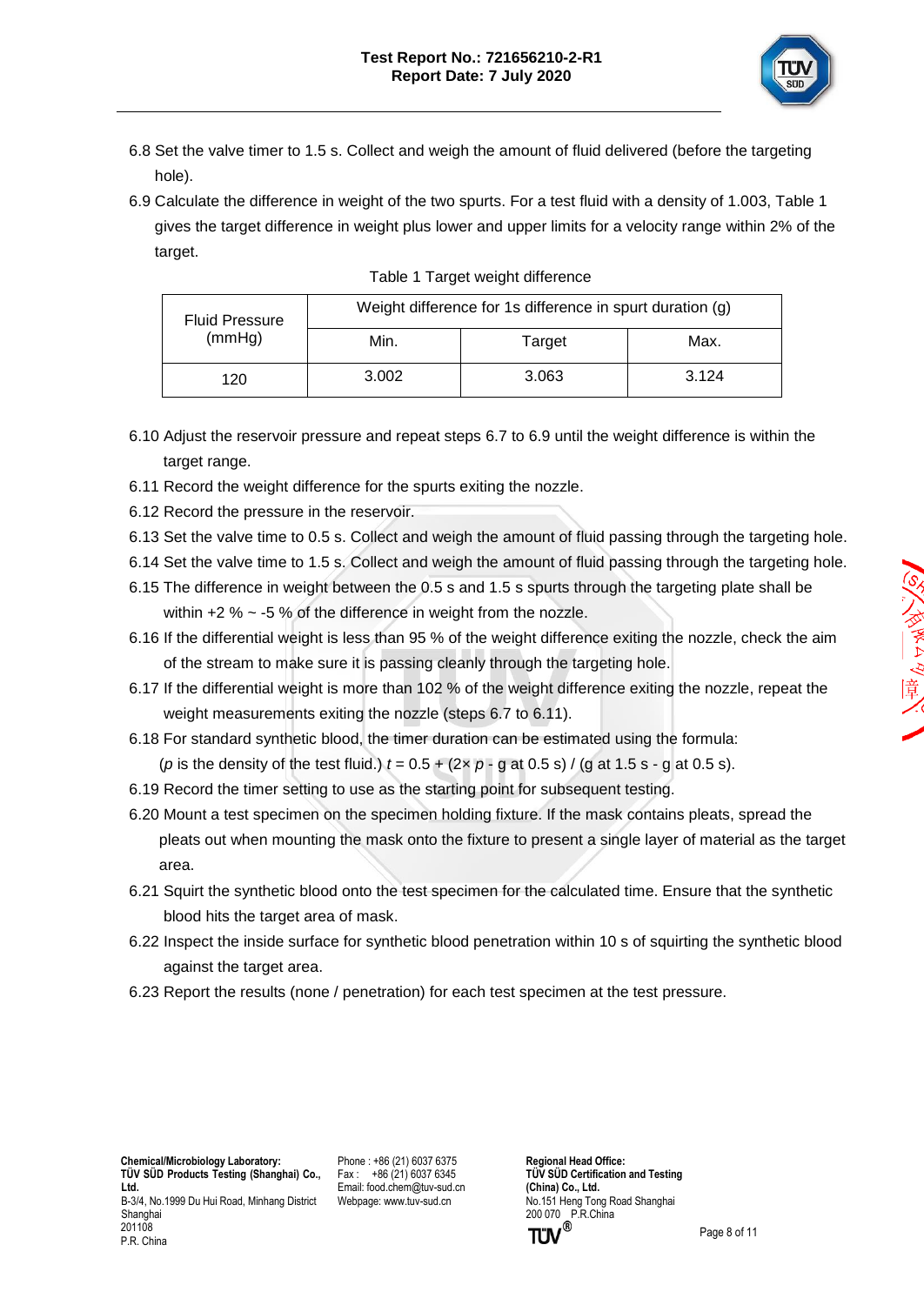

#### **Results:**

| Specimen | Test Results* | Requirements              | Judgement |
|----------|---------------|---------------------------|-----------|
| 1#       | None Seen     |                           | Pass      |
| 2#       | None Seen     |                           | Pass      |
| 3#       | None Seen     |                           | Pass      |
| 4#       | None Seen     |                           | Pass      |
| 5#       | None Seen     |                           | Pass      |
| 6#       | None Seen     |                           | Pass      |
| 7#       | None Seen     |                           | Pass      |
| 8#       | None Seen     |                           | Pass      |
| 9#       | None Seen     |                           | Pass      |
| 10#      | None Seen     |                           | Pass      |
| 12#      | None Seen     |                           | Pass      |
| 13#      | None Seen     |                           | Pass      |
| 14#      | None Seen     |                           | Pass      |
| 15#      | None Seen     |                           | Pass      |
| 16#      | None Seen     | Pass Pressure at 16.0 kPa | Pass      |
| 17#      | None Seen     | (120mmHg)                 | Pass      |
| 18#      | None Seen     |                           | Pass      |
| 19#      | None Seen     |                           | Pass      |
| 20#      | None Seen     |                           | Pass      |
| 22#      | None Seen     |                           | Pass      |
| 23#      | None Seen     |                           | Pass      |
| 24#      | None Seen     |                           | Pass      |
| 25#      | None Seen     |                           | Pass      |
| 26#      | None Seen     |                           | Pass      |
| 27#      | None Seen     |                           | Pass      |
| 28#      | None Seen     |                           | Pass      |
| 29#      | None Seen     |                           | Pass      |
| 30#      | None Seen     |                           | Pass      |
| 31#      | None Seen     |                           | Pass      |
| 32#      | None Seen     |                           | Pass      |

 **Chemical/Microbiology Laboratory: TÜ V SÜ D Products Testing (Shanghai) Co., Ltd.** B-3/4, No.1999 Du Hui Road, Minhang District Shanghai 201108

Phone : +86 (21) 6037 6375 Fax : +86 (21) 6037 6345 Email[: food.chem@tuv-sud.cn](mailto:food.chem@tuv-sud.cn) Webpage[: www.tuv-sud.cn](http://www.tuv-sud.cn/)

**Regional Head Office: TÜ V SÜ D Certification and Testing (China) Co., Ltd.**  No.151 Heng Tong Road Shanghai 200 070 P.R.China

P.R. China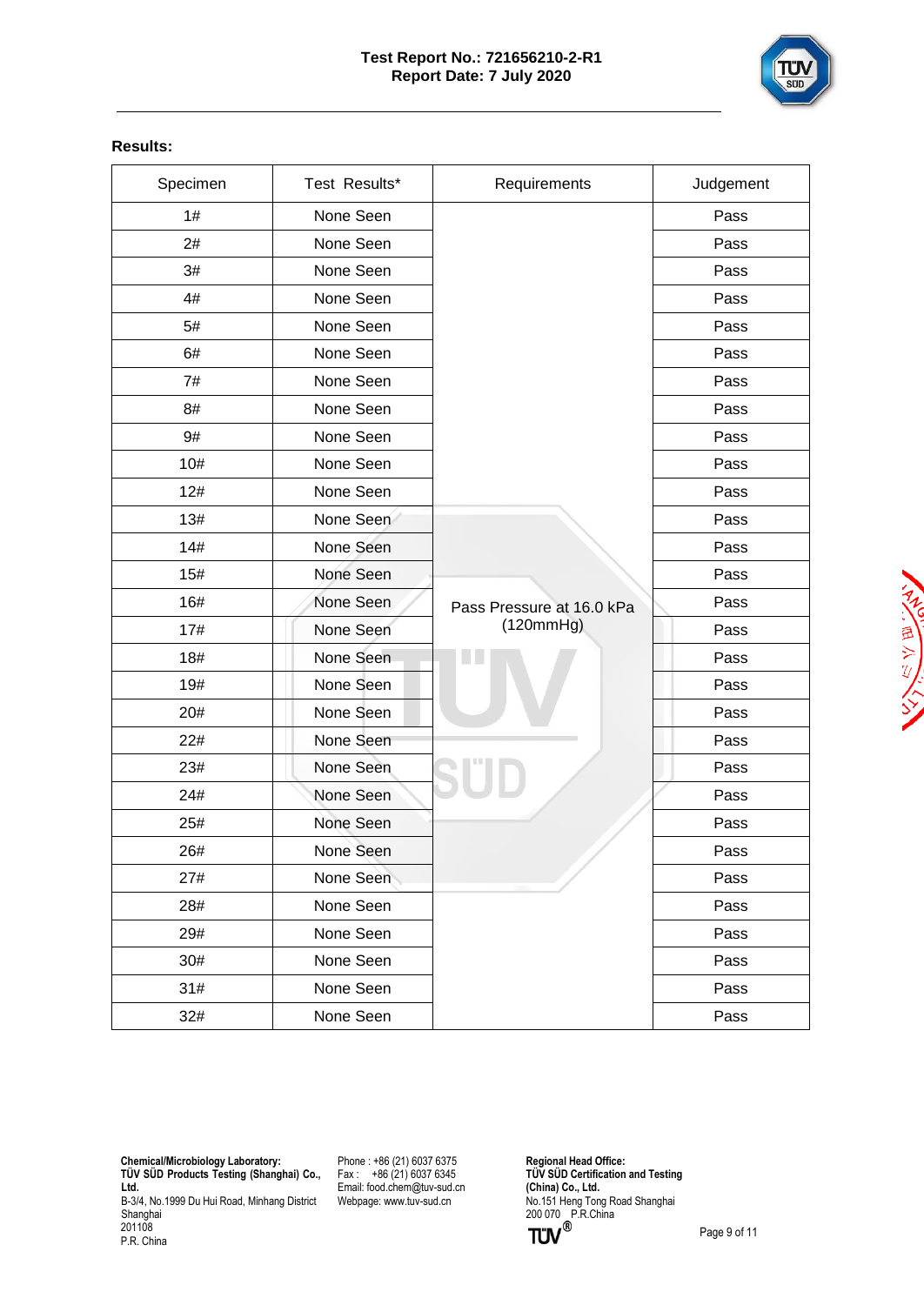

## **Microbial Cleanliness Test**

#### **1. Purpose**

The purpose of the test was to measure microbial cleanliness of mask.

#### **2. Sample description was given by client**

| Sample description    | Disposable Face Mask |
|-----------------------|----------------------|
| Specification         | <b>WLM2002</b>       |
| Lot Number            | 2020050146           |
| Sample Receiving Date | 2020-06-12           |
|                       |                      |

## **3. Test Method**

According to EN ISO 11737-1:2018 to determine the microbial cleanliness of mask material, and refer to the procedure as described in EN 14683:2019+AC:2019(E) Annex D

## **4. Apparatus and materials**

- 4.1 Orbital shaker.
- 4.2 0.45 um filter.
- 4.3 Tryptic Soy Agar (TSA).
- 4.4 Sabouraud Dextrose Ager (SDA) with chloramphenicol.
- 4.5 Formula of Extraction Liquid: 1g/L peptone, 5g/L NaCl and 2g/L Tween 20.
- 4.6 Extraction apparatus.

## **5. Test specimen**

- 5.1 As requested by client, take a total of 5 mask samples.
- 5.2 Mask samples for testing are provided in the original primary packaging.
- 5.3 Condition at (18 to 26)℃ and (45 to 65)% relative humidity during testing.

## **6. Procedure**

- 6.1 Five test specimens are selected from the top, bottom and 3 randomly chosen marks.
- 6.2 The mask is aseptically removed from the packaging and placed in a sterile 500 mL bottle containing 300 mL of extraction liquid.
- 6.3 The bottle is laid down on an orbital shaker and shaken for 5 min at 250 rpm.
- 6.4 After extracting, 100mL of the extraction liquid is filtered through a 0.45 um filter and laid down on a TSA plate for the total viable aerobic microbial count. Another 100 mL aliquot of the same extraction liquid is filtered in the same way and the filter plated on SDA for fungi enumeration.
- 6.5 The plates are incubated for 3 days at 30 $\degree$ C and 7 days at (20 to 25) $\degree$ C for TSA and SDA plates respectively.
- 6.6 Calculate the colonies of each agar plate.

## **7. Calculation**

For each test specimen calculate the microbial cleanliness as follows by:

Ni =3 n<sup>i</sup> / M Microbial Cleanliness= $N_1 + N_2$ 

 $i = 1, 2.$ 

P.R. China

- n = Colonies of the TSA plate or the SDA Plate.
- $M = Weight$  of the mask.

Phone : +86 (21) 6037 6375 Fax : +86 (21) 6037 6345 Email[: food.chem@tuv-sud.cn](mailto:food.chem@tuv-sud.cn) Webpage[: www.tuv-sud.cn](http://www.tuv-sud.cn/)

**Regional Head Office: TÜV SÜD Certification and Testing (China) Co., Ltd.**  No.151 Heng Tong Road Shanghai 200 070 P.R.China<br> **TÜV**<sup>®</sup>